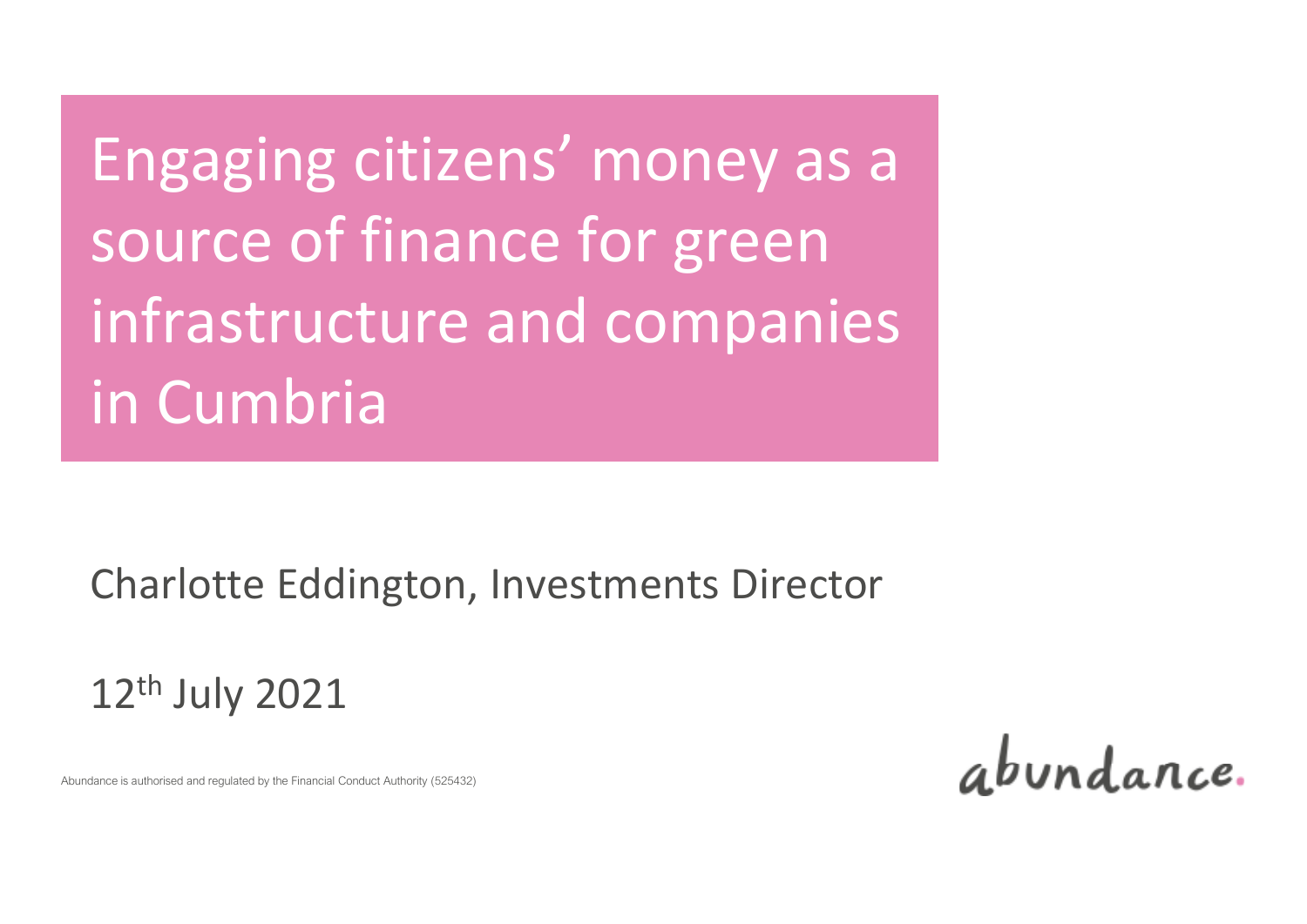### Introduction to Abundance

- The big idea behind Abundance was to enable anyone, from as little as £5, to invest their money (including ISA and pension) in things they can feel engaged with whilst making an appropriate financial return.
- People understand how their money is being used and for what purpose.
- They can see both a financial benefit and a non-financial benefit.
- Our mission is to engage the public and their money in accelerating the transition to 'net-zero'.
- Abundance is regulated by the FCA and acts as an Arranger and Agent.
- We arrange debt not equity.
- We host a secondary market.



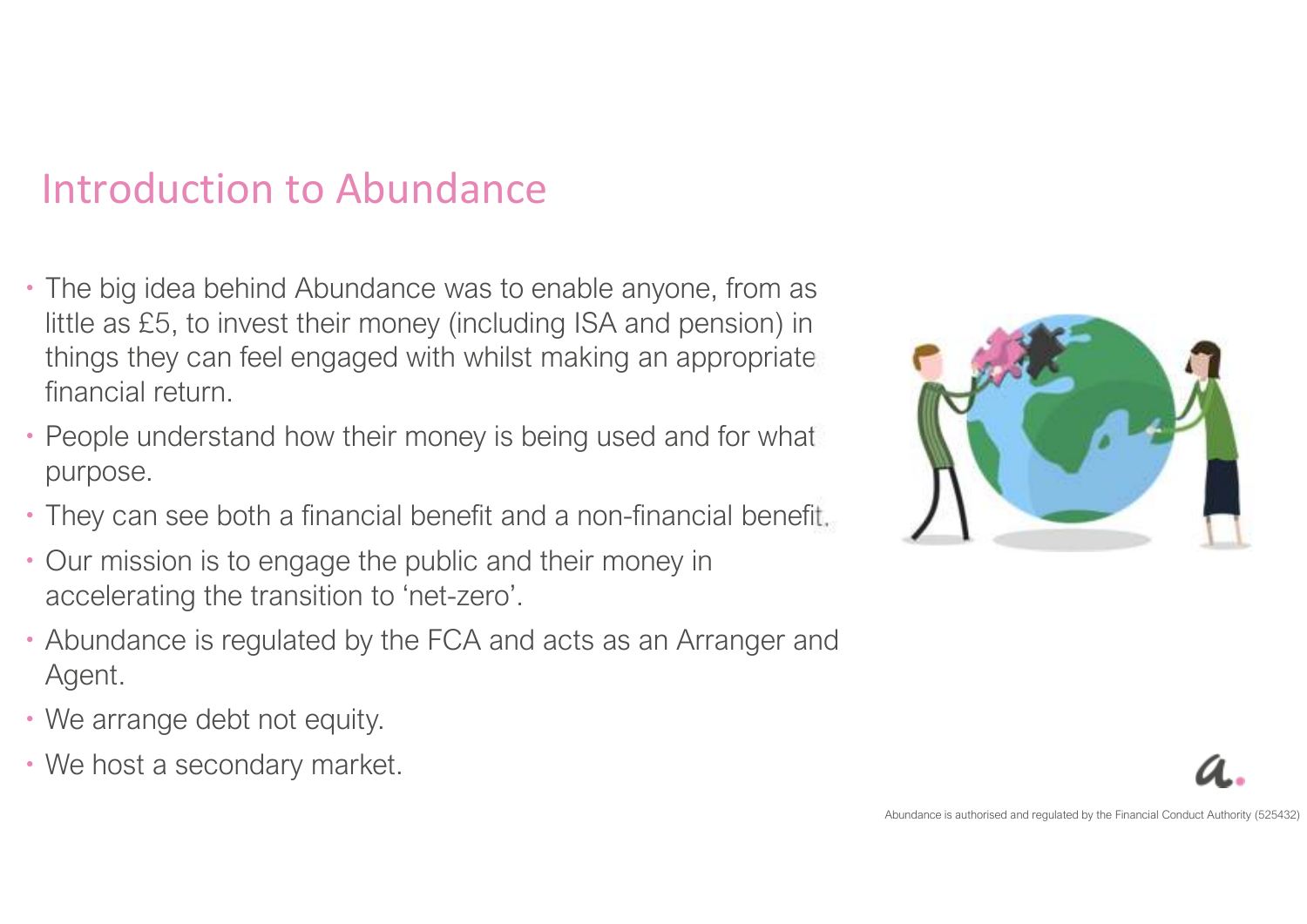## Swindon – project finance bond



- • Council was looking to build, own, operate two solar parks and share project financing risk
- • Abundance structured two 20-year debentures and raised £4.3m
- • 33% of investors came from Swindon and immediate postcodes
- •18% invested less than £100
- $\bullet$  The result was greater local understanding and engagement with the council's Net Zero plans
- • This project led to the Financing for Society Project funded by DCMS's Inclusive Economy Unit.

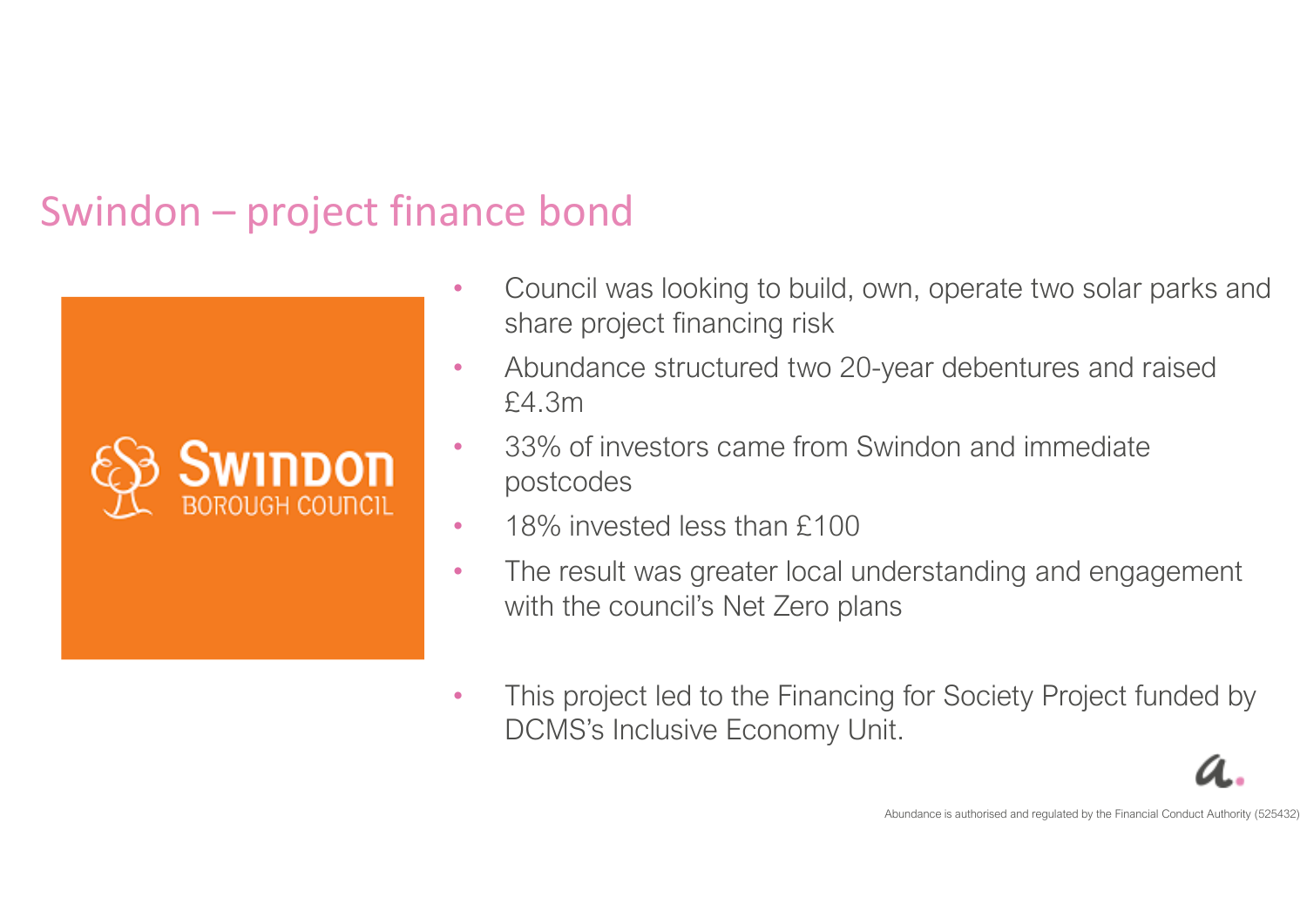### Key Principles: Community Municipal Bonds

- Undercut PWLB borrowing rates
- **Emulate,** as far as possible, the ease of use of PWLB
- Platform for communicating with residents and building trust as well as driving additional social and local economic value
- Accessible to ordinary investors; low minimum, helps improve financial security

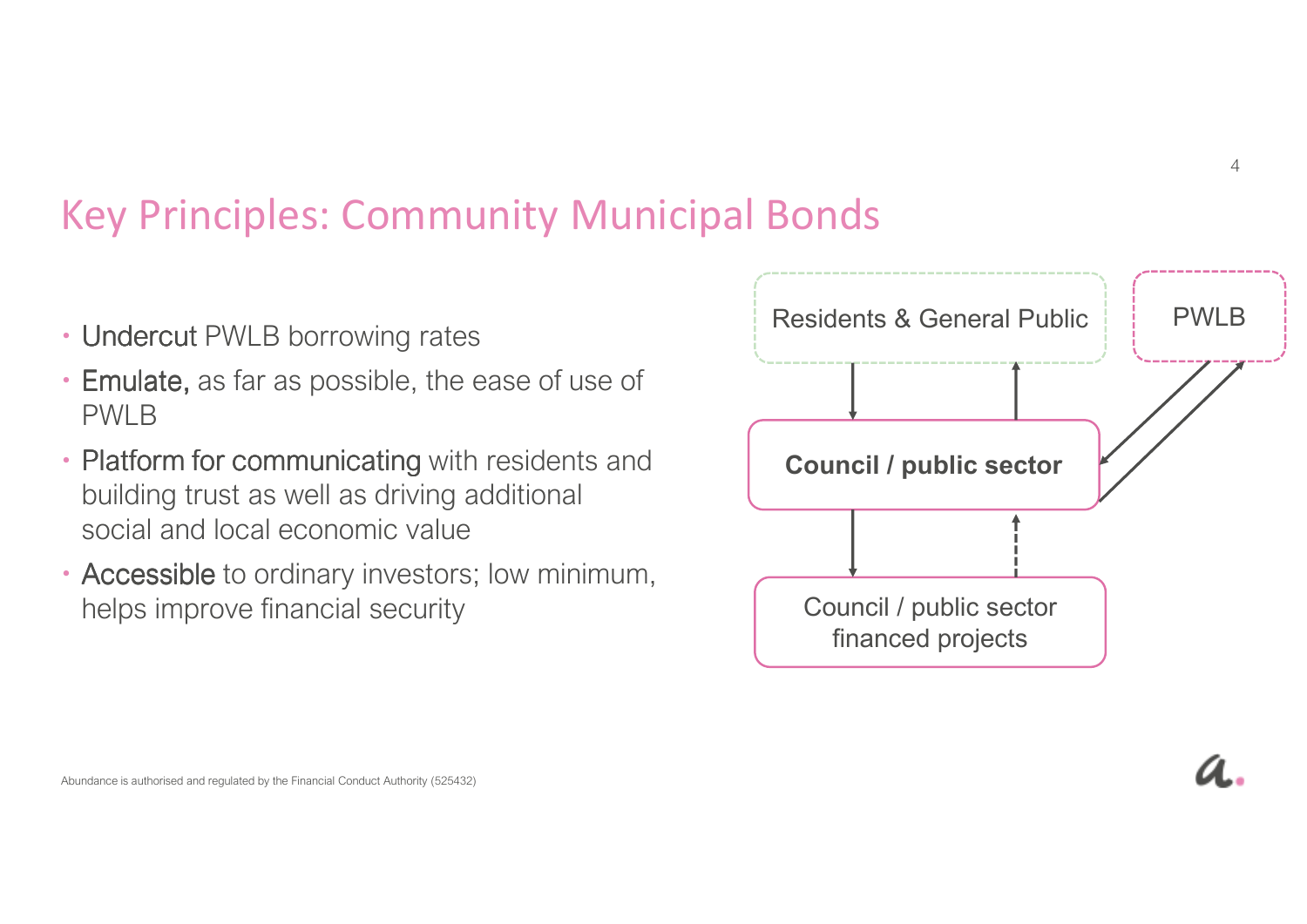#### Community Municipal Bond – Climate Bond





- • Councils were planning to borrow from PWLB to finance projects in their Net Zero / Climate Emergency strategy
- • Abundance structured a Climate Municipal Bond –which beat PWLB by 0.5% (including fees).
- • Using the innovation of crowdfunding the bond is efficient to issue and manage
- Model sits easily alongside PWLB, so becomes •simple way to build a local finance market over time
- Both Bonds reached £1m target ahead of schedule •
- $\bullet$ 25% of investors investing £100 or less
- • Created a communication platform and mechanism for receiving Interest Donation
- Circa 10% of interest donated back to each council •from investors